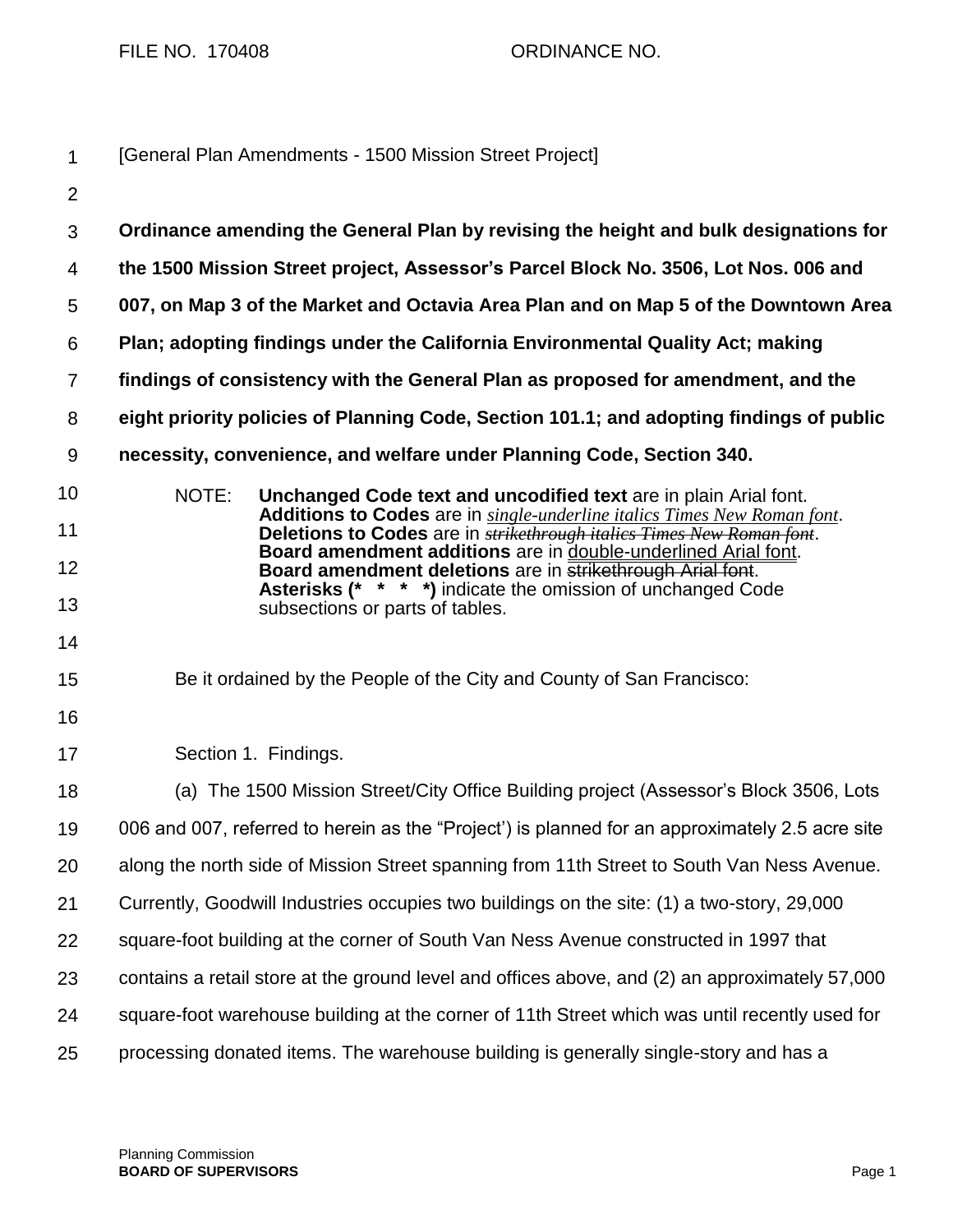1  $\mathcal{P}$ 3 4 5 basement parking garage containing approximately 110 spaces, 25 surface parking spaces, and six surface loading spaces. The warehouse building, which features an approximately 85 foot-tall clock tower atop the Mission Street façade, was constructed in 1925 for the White Motor Company and renovated in 1941 for use as a Coca-Cola bottling plant, a use that continued until the 1980s.

6 7 8 9 10 11 12 (b) In general terms, the project would construct two buildings and renovate a portion of the existing 1500 Mission Street building. The Project Sponsor would retain one building to be located on the southern portion of the site with primary frontages on Mission Street and South Van Ness Avenue. The City would own the building to be located on the northern portion of the site as a City office building and it would have frontages on 11th Street and South Van Ness Avenue. This building would be directly adjacent to another City office building at One South Van Ness Avenue.

13 14 15 16 17 18 (c) The Project Sponsor's residential building would include an approximately 664,000 square-foot, 39-story, 396-foot-tall tower with mid-rise podium elements extending along Mission Street and South Van Ness Avenue and contain the following features: approximately 550 dwelling units of which approximately 110 would be below market rate units (20%, rather than the required 13.5%), approximately 38,000 square-feet of ground floor retail, approximately 26,000 square-feet of private and common open space, approximately 299

19 bicycle parking spaces, and up to 300 vehicular parking spaces.

20 21 22 23 24 25 (d) The City office building would include an approximately 454,000 square foot, 16 story, 264-foot-tower primarily along 11th Street with mid-rise podium elements extending west and south from the tower. This building would consolidate office space for multiple City departments, including the Department of Building Inspection, Public Works, and the Planning Department. This building would contain a consolidated, one-stop permit center and a childcare facility; enhanced pedestrian connectivity via a mid-block public space and alley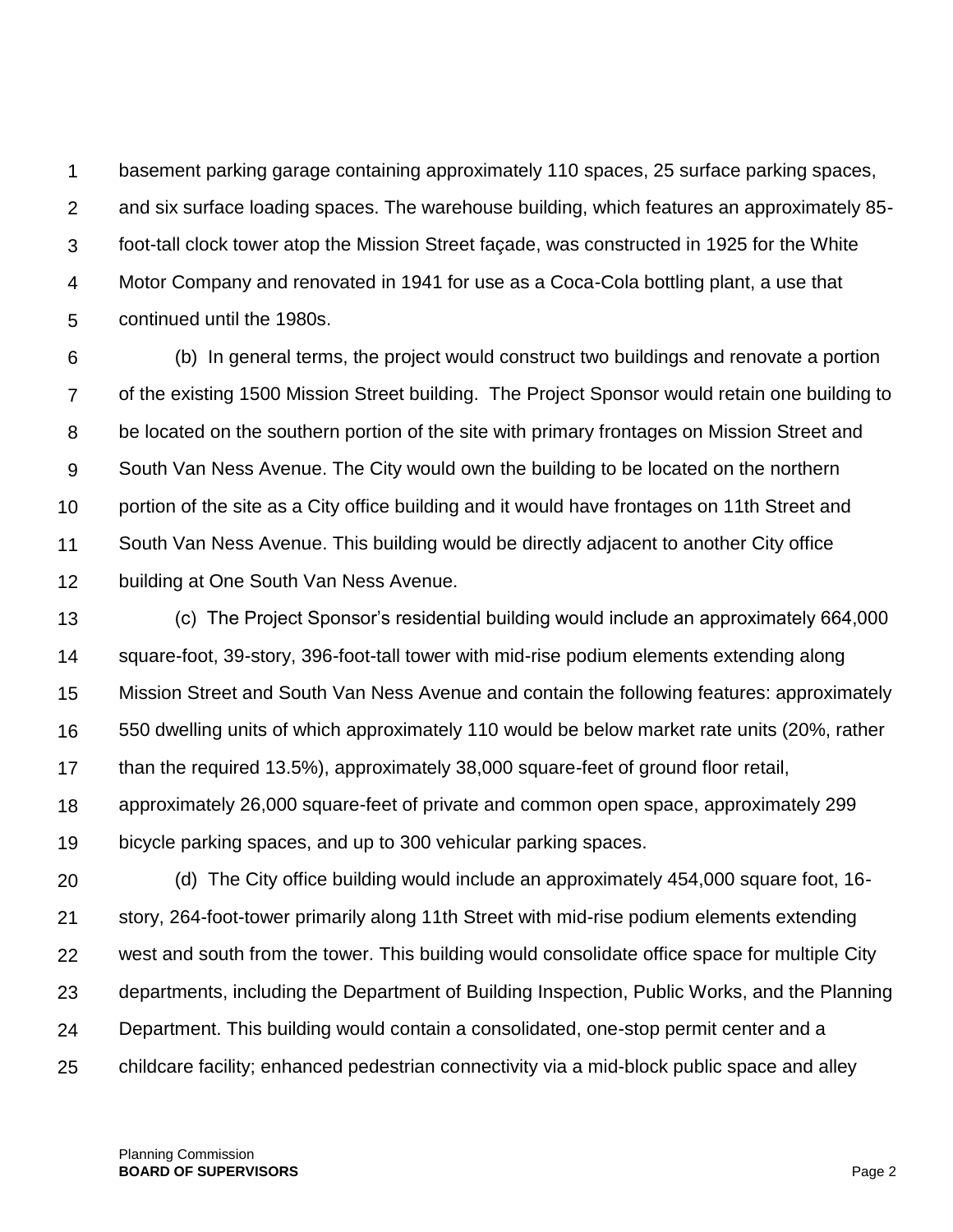1  $\mathcal{P}$ 3 network extending from Mission Street to South Van Ness Avenue; ground floor exhibition and gallery space, ground floor conference facilities and community event space; and publicly accessible open space at the 2nd floor permit center.

- 4 5 6 (e) On December 15, 2016, in Resolution No. 19821, the Planning Commission initiated this legislation in accordance with Planning Code Section 340. This Resolution is on file with the Clerk of the Board of Supervisors in File No. 170408.
- 7 8 9 10 11 12 13 14 15 16 17 18 19 (f) On March 23, 2017, in Motion No. 19883, the Planning Commission certified as adequate and complete the 1500 Mission Street/City Office Building Final Environmental Impact Report (the "FEIR" found in Planning Case No. 2014.000362ENV) in accordance with the California Environmental Quality Act ("CEQA", California Public Resources Code Sections 21000 et seq.) and Administrative Code Chapter 31. Said Motion is on file with the Clerk of the Board of Supervisors in File No. 170408 and is incorporated herein by reference. Copies of the FEIR and Motion No. **Example 20** are on file with the Clerk of the Board of Supervisors in File No. **Exercise 20** and are incorporated herein by reference. In addition, other documents, reports, and records related to the FEIR and Project approvals are on file with Jonas Ionin, the Planning Department custodian of records, and located at 1650 Mission Street, Fourth Floor, San Francisco, California, 94103. The Board of Supervisors treats these additional Planning Department records as part of its own administrative record and incorporates such materials by reference herein.
- 20 21 22 23 24 (g) At the same hearing, in Motion No. 19884, the Planning Commission adopted CEQA Findings, including a Statement of Overriding Considerations, and a Mitigation Monitoring and Reporting Program. In accordance with the actions contemplated herein, this Board has reviewed the FEIR and the record as a whole, and adopts and incorporates by reference, as though fully set forth herein, the CEQA Findings pursuant to CEQA. A copy of
- 25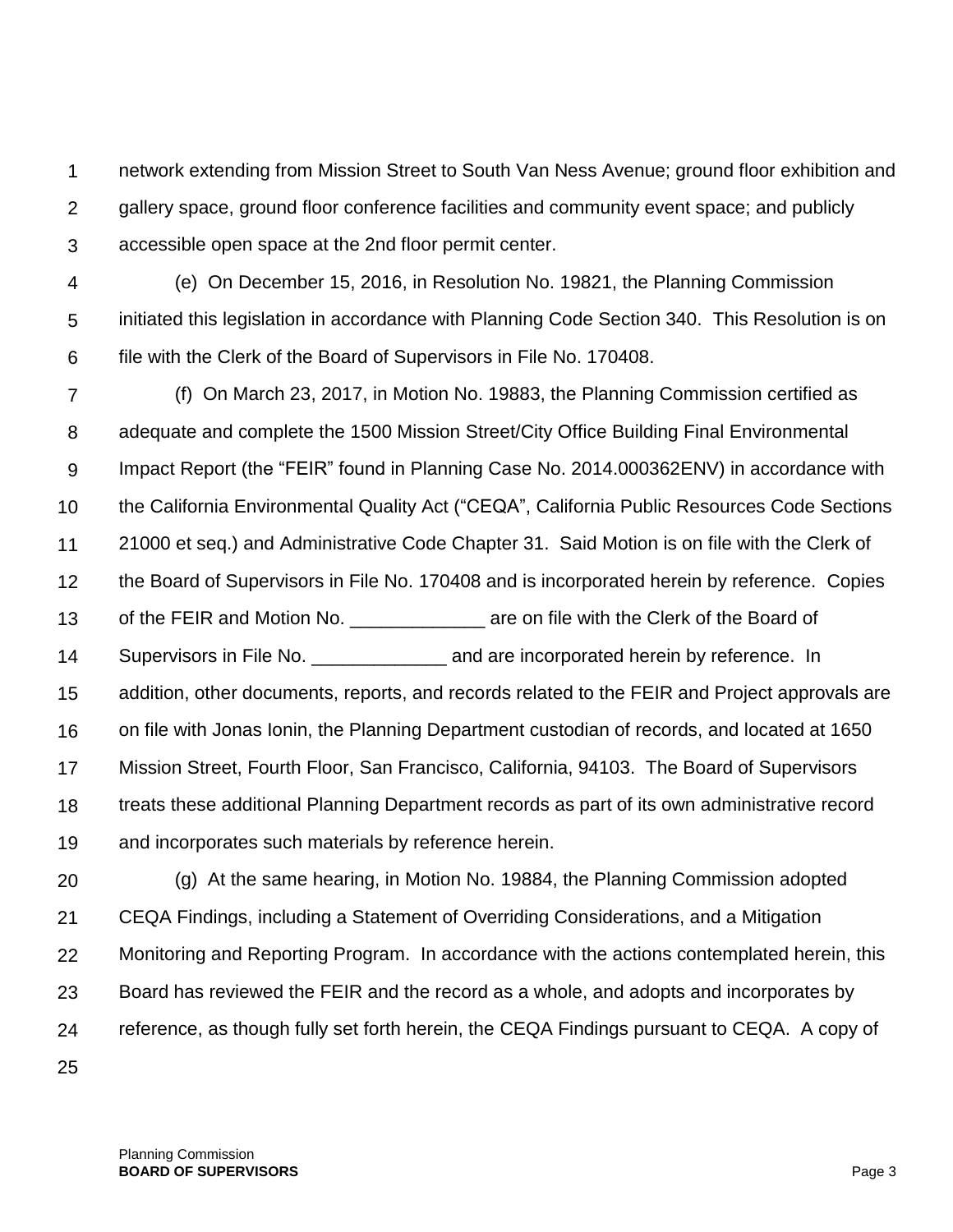1  $\mathcal{P}$ said Motion No. 19884 is on file with the Clerk of the Board of Supervisors in File No. 170408 and is incorporated herein by reference.

3 4 5 6 7 8 (h) On March 23, 2017, in Resolution No. 19885, the Planning Commission adopted findings that the actions contemplated in this ordinance are consistent, on balance, with the City's General Plan as proposed for amendment and eight priority policies of Planning Code Section 101.1. The Board adopts these findings as its own. A copy of said Resolution is on file with the Clerk of the Board of Supervisors in File No. 170408 and is incorporated herein by reference.

9 10 11 (i) In this same Resolution, the Planning Commission in accordance with Planning Code Section 340 determined that this ordinance serves the public necessity, convenience, and general welfare. The Board of Supervisors adopts as its own these findings.

12 13 14 15 16 17 (j) This ordinance is companion legislation to legislation that amends the Planning Code to establish a new special use district, amend height and bulk controls, and revise the Zoning Map for the 1500 Mission Street project. It also is companion legislation to legislation that ratifies the City's purchase and sale agreement with the Project Sponsor for the City to purchase the office building site portion of the development. This legislation is on file with the Clerk of the Board of Supervisors in File Nos. 170348 and 170471, respectively.

18

19 20 Section 2. The General Plan is hereby amended by revising the Market and Octavia Area Plan as follows:

21 22 23 Revise Map 3 to reclassify the height limits of Assessor's Block 3506, Lots 006 and 007, from 85', 250' tower/85' podium and 320' tower/120' podium to 85', 400' tower/130' podium and 250' tower/130' podium as described below:

24

25

**Description of Property Height Districts to be Superseded**

Planning Commission **BOARD OF SUPERVISORS** Page 4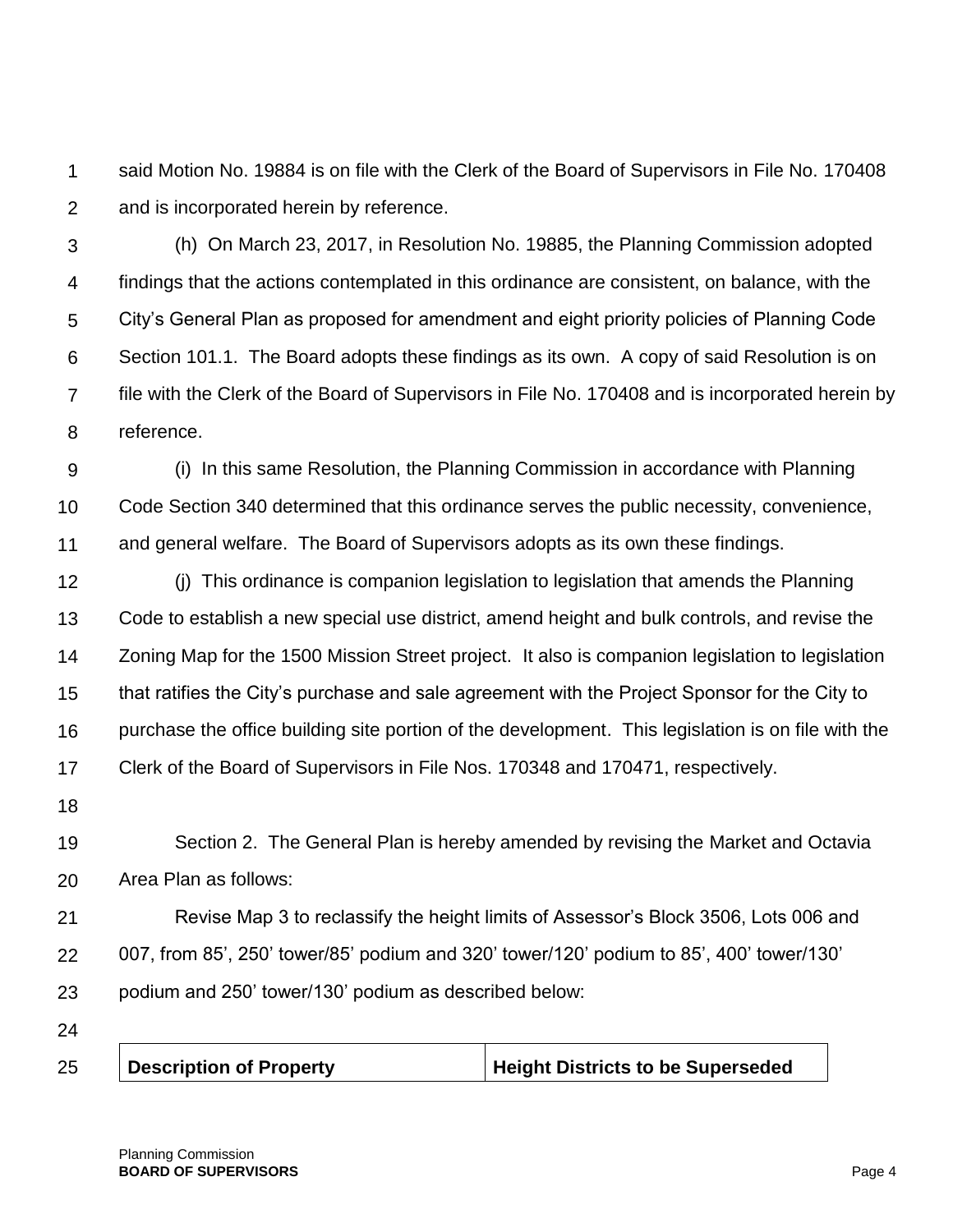| 1  | Assessor's Block 3506, Lot 006                      | 85', 320' Tower / 120' Podium           |
|----|-----------------------------------------------------|-----------------------------------------|
| 2  | Assessor's Block 3506, Lot 007                      | 250' Tower/85' Podium, 320'             |
| 3  |                                                     | Tower/120' Podium, 85'                  |
| 4  |                                                     |                                         |
| 5  | <b>Description of Property for Assessor's</b>       | <b>Height Districts Hereby Approved</b> |
| 6  | Block 3506, Lots 006, 007                           |                                         |
| 7  | Along the northerly portion of the South            | 250' Tower / 130' Podium                |
| 8  | Van Ness Avenue and 11th Street                     |                                         |
| 9  | frontages measuring approximately 170               |                                         |
| 10 | feet in depth and 422 feet in width;                |                                         |
| 11 | Assessor Block and Lot to be assigned.              |                                         |
| 12 | Along the southerly portion of the 11 <sup>th</sup> | 85'                                     |
| 13 | Street frontage and the easterly portion of         |                                         |
| 14 | the Mission Street frontage measuring               |                                         |
| 15 | approximately 105-feet in depth from                |                                         |
| 16 | Mission Street and 156-feet in width along          |                                         |
| 17 | Mission Street; Assessor Block and Lot to           |                                         |
| 18 | be assigned.                                        |                                         |
| 19 | The westerly portion of the Mission Street          | 400' Tower/130' Podium                  |
| 20 | frontage and southerly portion of the               |                                         |
| 21 | South Van Ness frontage measuring                   |                                         |
| 22 | approximately 308 feet in width along               |                                         |
| 23 | Mission Street and approximately 110                |                                         |
| 24 | feet in depth from Mission Street;                  |                                         |
| 25 | Assessor Block and Lot to be assigned.              |                                         |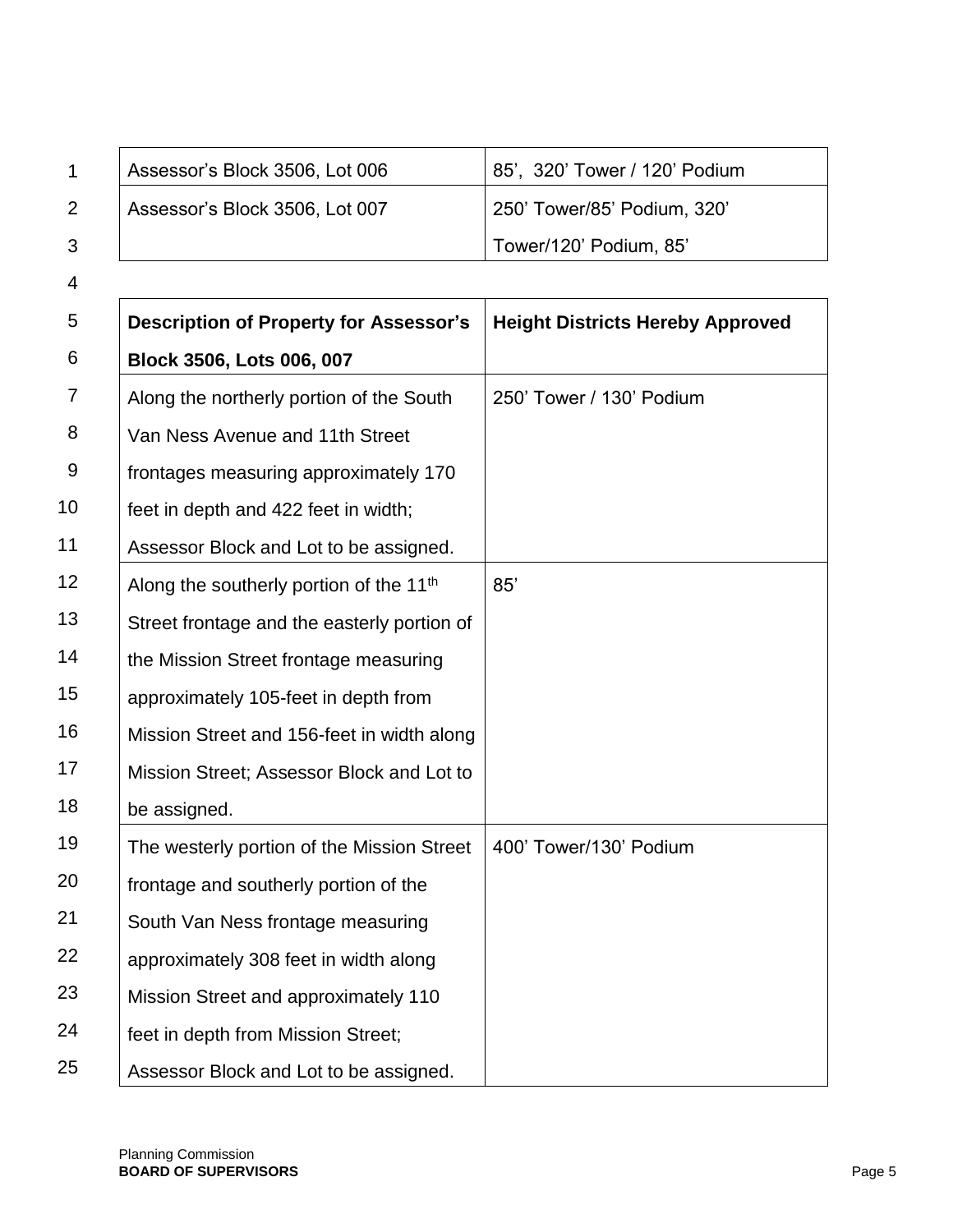2 3 Section 3. The General Plan is hereby amended by revising the Downtown Area Plan as follows:

4 5 Revise Map 5 to reclassify the height and bulk of the same Assessor's Block and Lots from 120-S, 150-S and 200-S to 85-X, 130/240-R-3 and 130/400-R-3 as described below:

6

1

|   | <b>Description of Property</b> | <b>Height Districts to be Superseded</b> |
|---|--------------------------------|------------------------------------------|
| 8 | Assessor's Block 3506, Lot 006 | 150-S, 200-S                             |
| 9 | Assessor's Block 3506, Lot 007 | 120-S, 150-S                             |

10

| 11 | <b>Description of Property for Assessor's</b>       | <b>Height &amp; Bulk Districts Hereby</b> |
|----|-----------------------------------------------------|-------------------------------------------|
| 12 | Block 3506, Lots 006, 007                           | <b>Approved</b>                           |
| 13 | Along the northerly portion of the South            | 130/240-R-3                               |
| 14 | Van Ness Avenue and 11th Street                     |                                           |
| 15 | frontages measuring approximately 170               |                                           |
| 16 | feet in depth and 422 feet in width;                |                                           |
| 17 | Assessor Block and Lot to be assigned.              |                                           |
| 18 | Along the southerly portion of the 11 <sup>th</sup> | $85-X$                                    |
| 19 | Street frontage and the easterly portion of         |                                           |
| 20 | the Mission Street frontage measuring               |                                           |
| 21 | approximately 105-feet in depth from                |                                           |
| 22 | Mission Street and 156-feet in width along          |                                           |
| 23 |                                                     |                                           |
| 24 |                                                     |                                           |

25